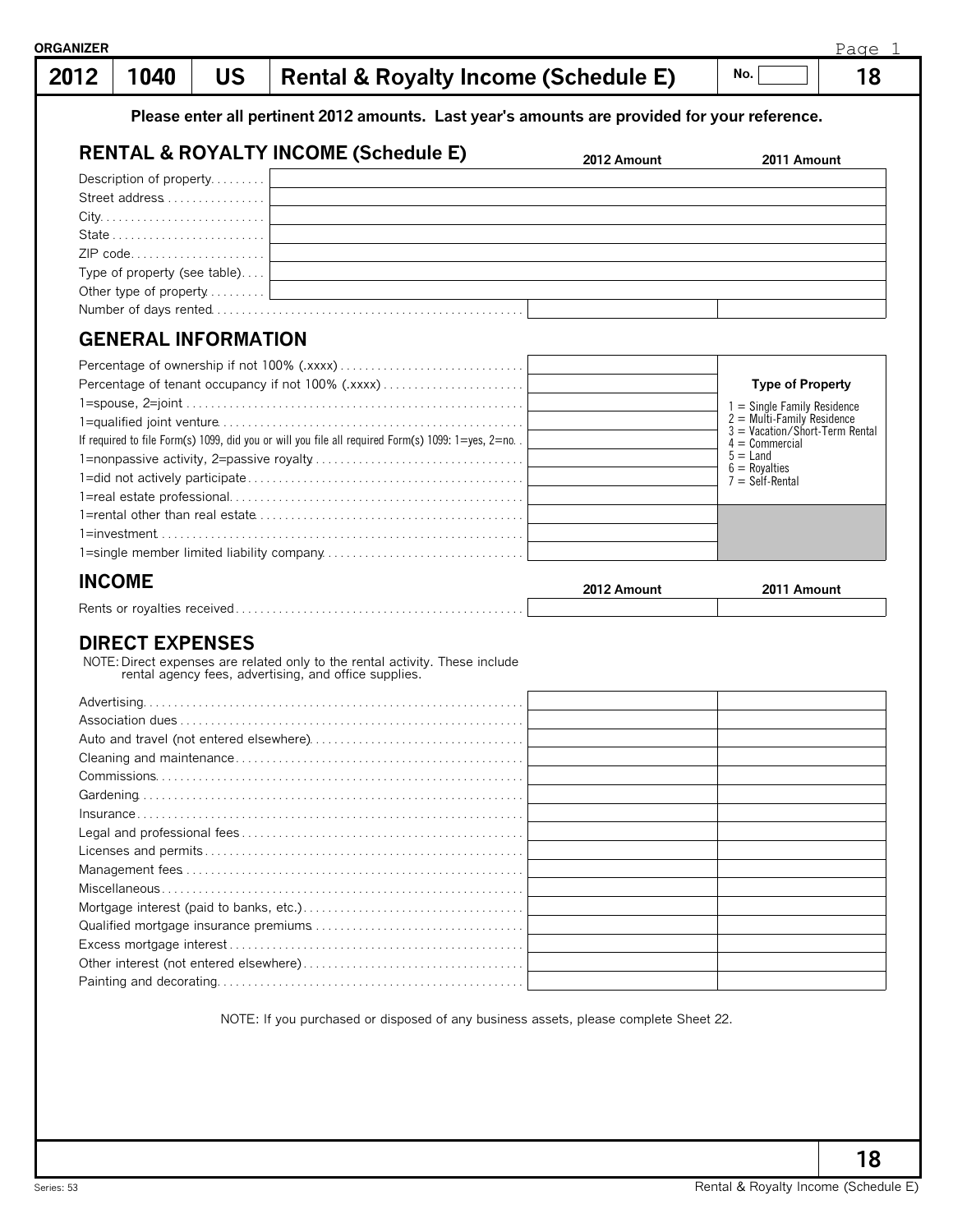| 2012   | 1040                     | <b>US</b> | Rental & Royalty Income (Sch. E) (cont.)                                                                                                                                                                       |             | No.         | 18p2 |
|--------|--------------------------|-----------|----------------------------------------------------------------------------------------------------------------------------------------------------------------------------------------------------------------|-------------|-------------|------|
|        |                          |           | Please enter all pertinent 2012 amounts. Last year's amounts are provided for your reference. The indirect<br>expense column should only be used for vacation homes or less than 100% tenant occupied rentals. |             |             |      |
|        |                          |           | <b>DIRECT EXPENSES (continued)</b>                                                                                                                                                                             |             |             |      |
|        |                          |           | Direct expenses are related only to the rental activity. These include rental agency fees, advertising, and office supplies.                                                                                   |             |             |      |
|        |                          |           |                                                                                                                                                                                                                | 2012 Amount | 2011 Amount |      |
|        |                          |           |                                                                                                                                                                                                                |             |             |      |
|        |                          |           |                                                                                                                                                                                                                |             |             |      |
|        |                          |           |                                                                                                                                                                                                                |             |             |      |
|        |                          |           |                                                                                                                                                                                                                |             |             |      |
|        |                          |           |                                                                                                                                                                                                                |             |             |      |
|        |                          |           |                                                                                                                                                                                                                |             |             |      |
|        |                          |           |                                                                                                                                                                                                                |             |             |      |
|        |                          |           |                                                                                                                                                                                                                |             |             |      |
|        |                          |           |                                                                                                                                                                                                                |             |             |      |
| Other: |                          |           |                                                                                                                                                                                                                |             |             |      |
|        |                          |           |                                                                                                                                                                                                                |             |             |      |
|        |                          |           |                                                                                                                                                                                                                |             |             |      |
|        |                          |           |                                                                                                                                                                                                                |             |             |      |
|        |                          |           |                                                                                                                                                                                                                |             |             |      |
|        | <b>OIL AND GAS</b>       |           |                                                                                                                                                                                                                |             |             |      |
|        |                          |           |                                                                                                                                                                                                                |             |             |      |
|        |                          |           | State % depletion rate or amount, if different (-1 if none)                                                                                                                                                    |             |             |      |
|        | <b>VACATION HOME</b>     |           |                                                                                                                                                                                                                |             |             |      |
|        |                          |           |                                                                                                                                                                                                                |             |             |      |
|        |                          |           | Number of days owned (if optional method elected)                                                                                                                                                              |             |             |      |
|        | <b>INDIRECT EXPENSES</b> |           |                                                                                                                                                                                                                |             |             |      |
|        |                          |           | NOTE: Indirect expenses are related to operating or maintaining the dwelling unit.<br>These include repairs, insurance, and utilities.                                                                         |             |             |      |
|        |                          |           |                                                                                                                                                                                                                |             |             |      |
|        |                          |           |                                                                                                                                                                                                                |             |             |      |
|        |                          |           |                                                                                                                                                                                                                |             |             |      |
|        |                          |           |                                                                                                                                                                                                                |             |             |      |
|        |                          |           |                                                                                                                                                                                                                |             |             |      |
|        |                          |           |                                                                                                                                                                                                                |             |             |      |
|        |                          |           |                                                                                                                                                                                                                |             |             |      |
|        |                          |           |                                                                                                                                                                                                                |             |             |      |
|        |                          |           |                                                                                                                                                                                                                |             |             |      |
|        |                          |           |                                                                                                                                                                                                                |             |             |      |
|        |                          |           |                                                                                                                                                                                                                |             |             |      |
|        |                          |           |                                                                                                                                                                                                                |             |             |      |
|        |                          |           |                                                                                                                                                                                                                |             |             |      |
|        |                          |           |                                                                                                                                                                                                                |             |             |      |
|        |                          |           |                                                                                                                                                                                                                |             |             |      |
|        |                          |           |                                                                                                                                                                                                                |             |             |      |
|        |                          |           |                                                                                                                                                                                                                |             |             |      |

**18 p2**

Page 2

**ORGANIZER**